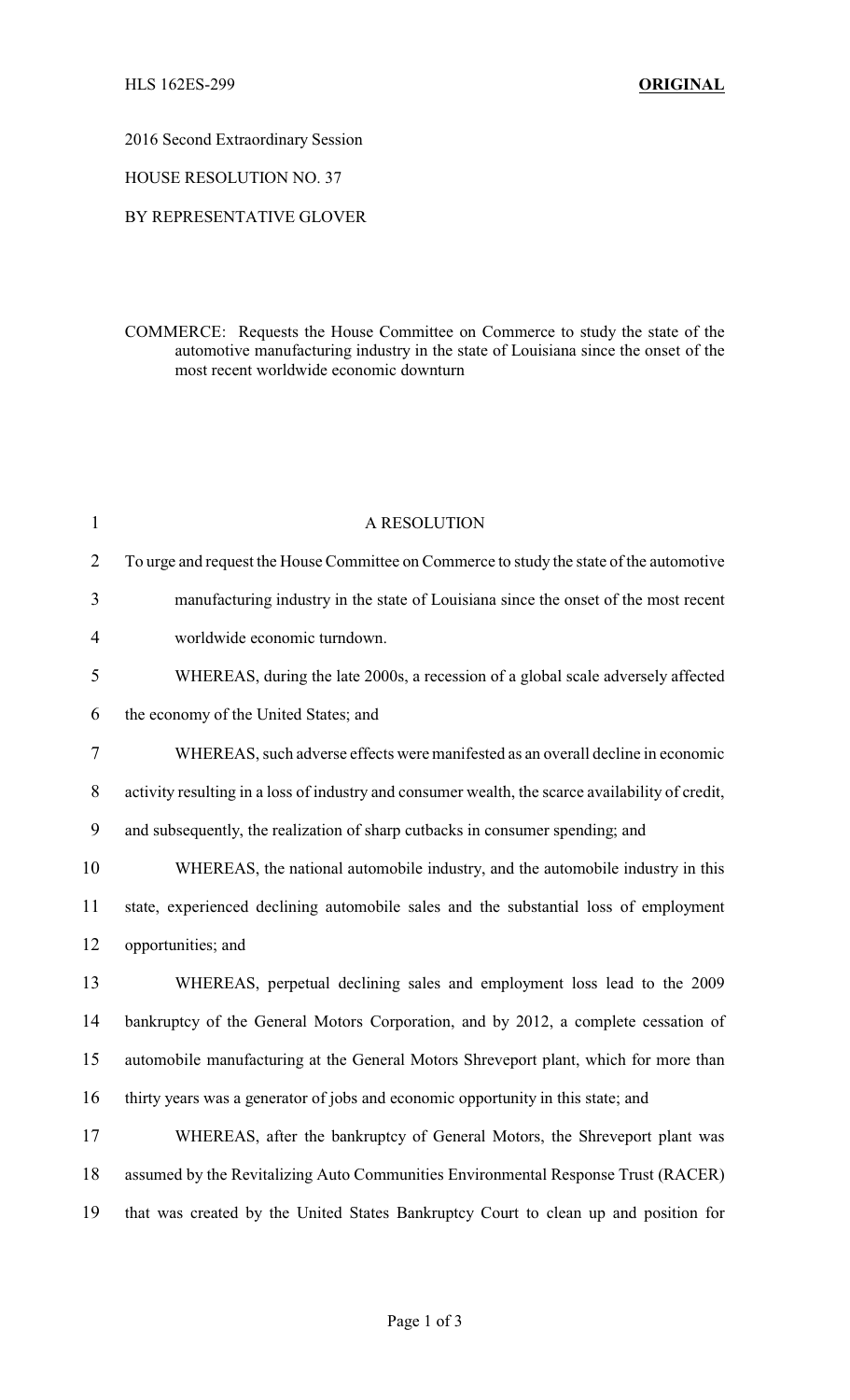redevelopment the properties and other facilities owned by the former General Motors Corporation; and WHEREAS, in 2013, in efforts to rebuild, reposition, and revitalize the state's hard- hit automobile industry, certain agreements were reached by RACER and particular automobile manufacturers for the production of certain vehicles at the former General Motors Shreveport plant; and WHEREAS, such automobile production was expected to commence by the end of 2015, yielding the expectation for economic stimulation and the creation of thousands of potential jobs; and WHEREAS, as of 2016, prior agreements for automobile production have yet to materialize, and the state has an interest in creating transparency and uncovering any pertinent explanations as to why those agreements have not come to fruition, as such agreements for automobile manufacturing in Louisiana can only serve to positively benefit the overall economy and citizenry of this state. THEREFORE, BE IT RESOLVED that the House of Representatives of the Legislature of Louisiana does hereby urge and request the House Committee on Commerce to do all of the following: (1) Study the state of the automotive manufacturing industry in the state of Louisiana since the onset of the most recent worldwide economic turndown that began in 2008. (2) Investigate and report on the activities of RACER in the state of Louisiana. (3) Tour and assess the current condition and circumstances of any Louisiana based 22 properties either currently or previously under the control and supervision of RACER in the state of Louisiana. (4) Take testimony from local, regional, and state officials and economic development stakeholders regarding barriers and obstacles impacting the ability to effectively market facilities either currently or previously under the control of RACER. BE IT FURTHER RESOLVED that the House Committee on Commerce shall report its findings to the House of Representatives prior to the convening of the 2017 Regular Session of the Legislature of Louisiana.